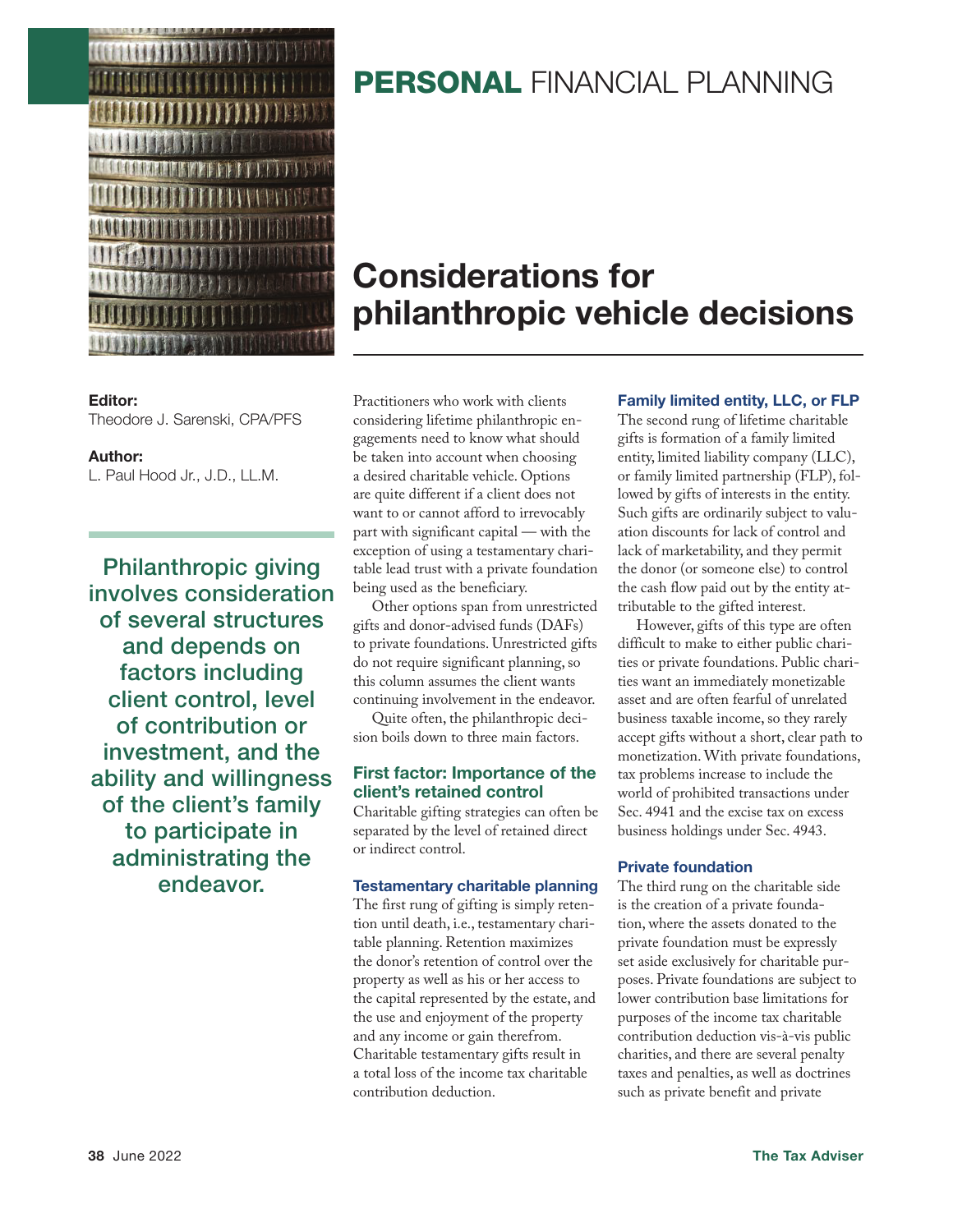**There are several granular considerations in the decision between a DAF and a private foundation.**

inurement to contend with. Both doctrines also apply to public charities, albeit possibly with less harsh effect, given the intermediate sanctions provision of Sec. 4958, a penalty for private benefit less than the "death penalty" (loss of taxexempt status and prohibitions against self-dealing).

The private foundation represents the second-best way to retain control over charitable gifts. The family retains full grantmaking authority and control over the charitable entity or trust within the confines of the tax law and the tax and state law limitations and restrictions over exclusively charitable assets.

#### **Supporting organization**

The fourth rung on the charitable side is the supporting organization. In the supporting organization, the donor surrenders effective control over the operations of the charitable entity and the flexibility of changing the charitable beneficiary or beneficiaries unless a community foundation is used in exchange for effective treatment as a public charity — i.e., relief from the restrictive and punitive private foundation provisions of the Code. However, supporting organizations, while possibly not requiring quite the level of financial commitment as the private foundation, nevertheless still require a sizable investment. It is virtually unheard of for a supporting organization to start with less than \$500,000.

Supporting organizations come in three forms. The overwhelming majority of family supporting organizations are

so-called Type III supporting organizations, which themselves are further divided into two types: functionally integrated (Type III FISO) and nonfunctionally integrated (Type III non-FISO). Most families prefer Type III non-FISO, but some have been dissuaded since the creation of the new regulatory requirement of minimum annual distributions (Regs. Sec. 1.509(a)-4(i)(5)(ii)).

#### **DAF**

The fifth and final rung on the charitable side is the DAF account. With a DAF account, the donor surrenders not only asset control but also ultimate say about the identity of the charitable recipients — but retaining advisory privileges, which today can be almost perpetual — in exchange for deductibility of contributions as if the DAF were a public charity. This relieves the DAF from the often bureaucratic and sometimes burdensome grant taking, grantmaking, and beneficiary oversight.

DAFs can be used to give anonymously, unlike with private foundations. The contributed funds grow tax-free inside the DAF. Unlike private foundations, at least under current law, there is no annual 5% minimum distribution requirement, so the DAF can grow faster. Also unlike private foundations, there is no 1.39% annual tax on investment income.

#### **Second factor: Level of philanthropic contribution or investment**

The ultimate financial deciding factor in choosing the best philanthropic vehicle is often the amount of money the client is willing to irrevocably commit. This level of commitment usually points to either a DAF or a private foundation due to the sizable difference between the minimum financial commitments required.

The easier question to answer is what is the minimum initial contribution required to open a DAF account?

**It is also not unusual for a wealthy couple to set up a private foundation for their children to assist in running, to teach their children philanthropy and how to get along.**

Most DAF sponsors do not require a minimum contribution, but sponsors can differ greatly over whether the account must reach a certain minimum level before advisory grants can be made out of it.

The more difficult question is how much of a contribution is required to justify the creation of a private foundation? If you asked this of five lawyers, you would probably get five different answers, but the important point is that the professional legal and tax work required to start a private foundation are significant.

First, a not-for-profit corporation or wholly charitable trust instrument needs to be formed and qualified as tax-exempt with the IRS. Once the foundation has been formed, it must be administered, which includes taking grant applications, making grants, supervising accountability of grant recipients, filing an annual Form 990-PF, *Return of Private Foundation*, advertising what is required, making the investments of foundation assets, and more. All of these activities require a minimum commitment of \$2 million, and probably closer to \$5 million, to justify forming a separate private foundation.